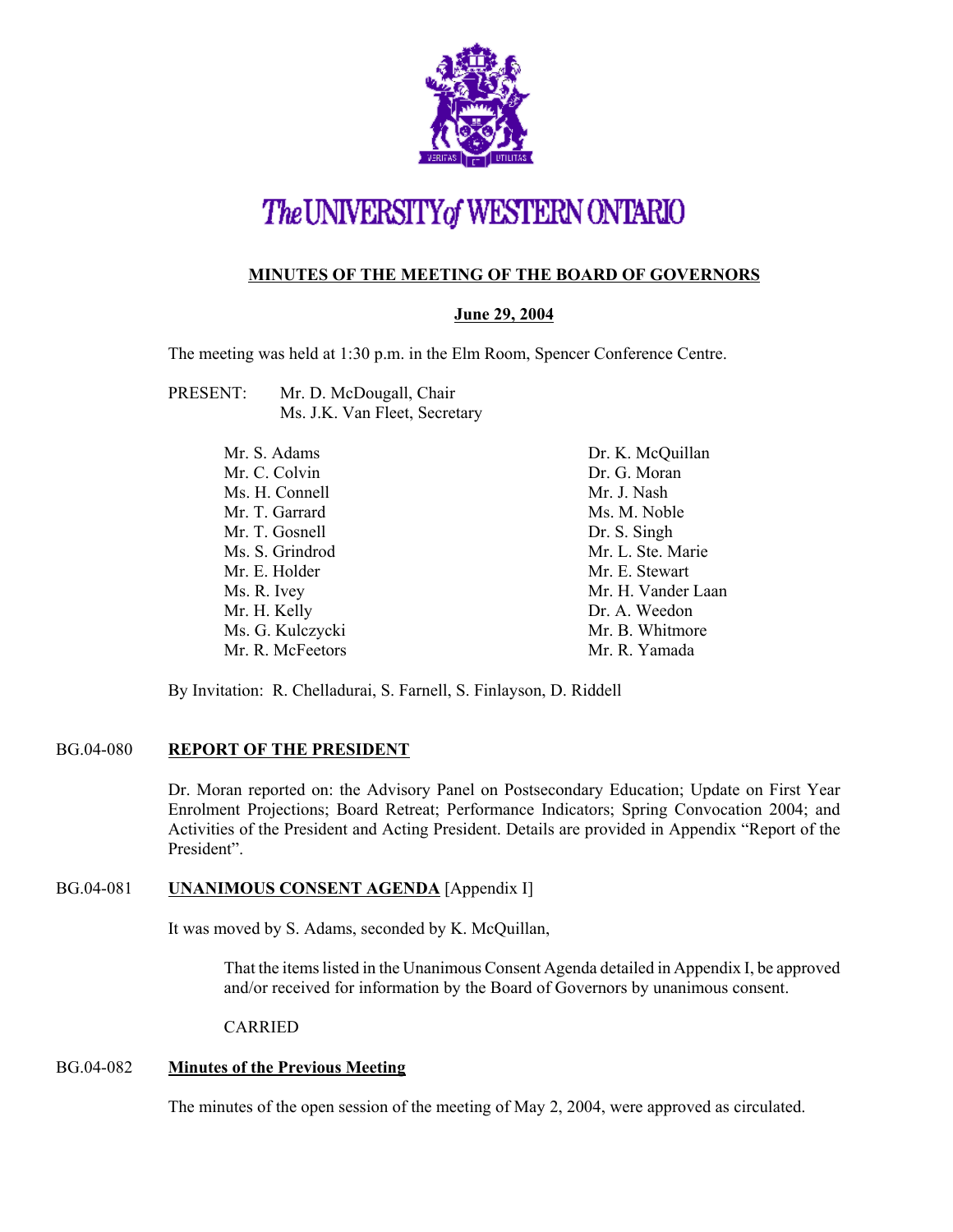#### **REPORT OF THE PROPERTY & FINANCE COMMITTEE** [Appendix II]

## BG.04-083 **Investment Payout Policy**

It was moved by S. Adams, seconded by K. McQuillan,

That the Investment Payout Policy – Policy 2.11 – be amended as shown in Appendix II, Annex 1 – retroactive to May 1, 2004.

CARRIED by Unanimous Consent

#### BG.04-084 **Approval Authorities for Construction and Maintenance Projects**

It was moved by S. Adams, seconded by L. Ste. Marie,

That Policy 2.15 - Approval Authorities for Construction and Maintenance Projects - be amended as shown in Appendix II, Annex 2.

#### CARRIED

#### BG.04-085 **Lease of University Facilities for Long-term Use**

It was moved by S. Adams, seconded by H. Connell,

That Policy 1.25 - Lease of University Facilities for Long-Term Use - be amended as shown in Appendix II, Annex 3.

#### CARRIED

## BG.04-086 **Signing Authorities for Research Contracts**

It was moved by S. Adams, seconded by K. McQuillan,

That Policy 7.8 - Signing Authorities for Research Contracts - be amended as shown in Appendix II, Annex 4.

CARRIED by Unanimous Consent

#### BG.04-087 **Property & Finance Committee Report Information Items**

The report of the Property & Finance Committee, Appendix II, contained the following items for information:

- Quarterly Financial Report (Operating and Ancillary Budgets)
- Report of the Investment Committee
- Investment Committee Membership
- Year-End Ratio Report on Non-Endowed Funds
- Scholarships, Awards, Prizes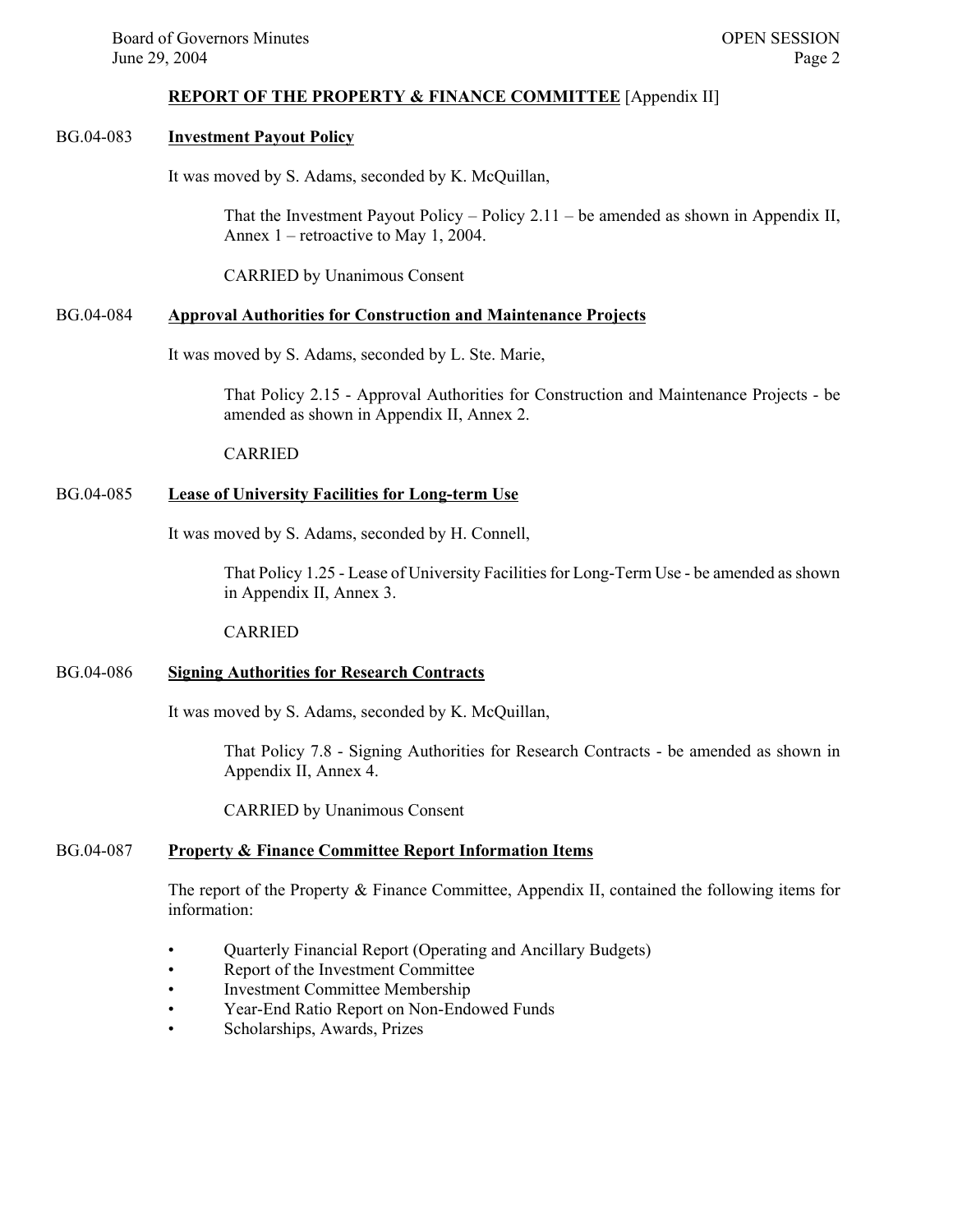#### **REPORT OF THE CAMPUS & COMMUNITY AFFAIRS COMMITTEE** [Appendix III]

## BG.04-088 **Community Outreach**

The Report of the Campus & Community Affairs Committee contained one item of information regarding community outreach. Details are provided in Appendix III.

## BG.04-089 **REPORT OF THE AUDIT COMMITTEE** (Appendix IV)

The Report of the Audit Committee contained the following items of information:

- Annual Report of the Department of Occupational Health & Safety Rehabilitation Services
- Internal Audit Work Plan for 2004-05

## **REPORT OF THE BY-LAWS COMMITTEE** (Appendix V)

## BG.04-090 **Amendment to By-Law No. 1**

#### BG.04-090a **Authority to Delegate: Secretary of the Board of Governors**

It was moved by S. Adams, seconded by R. Ivey,

That Section G.6. of By-Law No. 1 of the Board of Governors be changed as follows:

**DELETE:** "Where the Board has not appointed a Secretary, the Committee concerned shall appoint as Secretary one of its members or shall apply to the Secretary of the Board to be provided with secretarial services." [Marginal Note: "**Secretary**"]

**ADD:** "Where the Secretary of the Board is a member or resource person on a standing committee of the Board, the Secretary may designate another person to act on his/her behalf on such committee or subcommittee." [Marginal Note: "**Delegation**"]

#### CARRIED

BG.04-090b It was moved by S. Adams, seconded by R. Ivey,

That the terms of reference of the Audit, By-Laws, Campus & Community Affairs, and Property & Finance Committees, be changed as follows:

- **CURRENT:** The Secretary of the Board shall be the Secretary of the Committee.
- **REVISED:** The Secretary of the Board (or designate) shall be the Secretary of the Committee.

CARRIED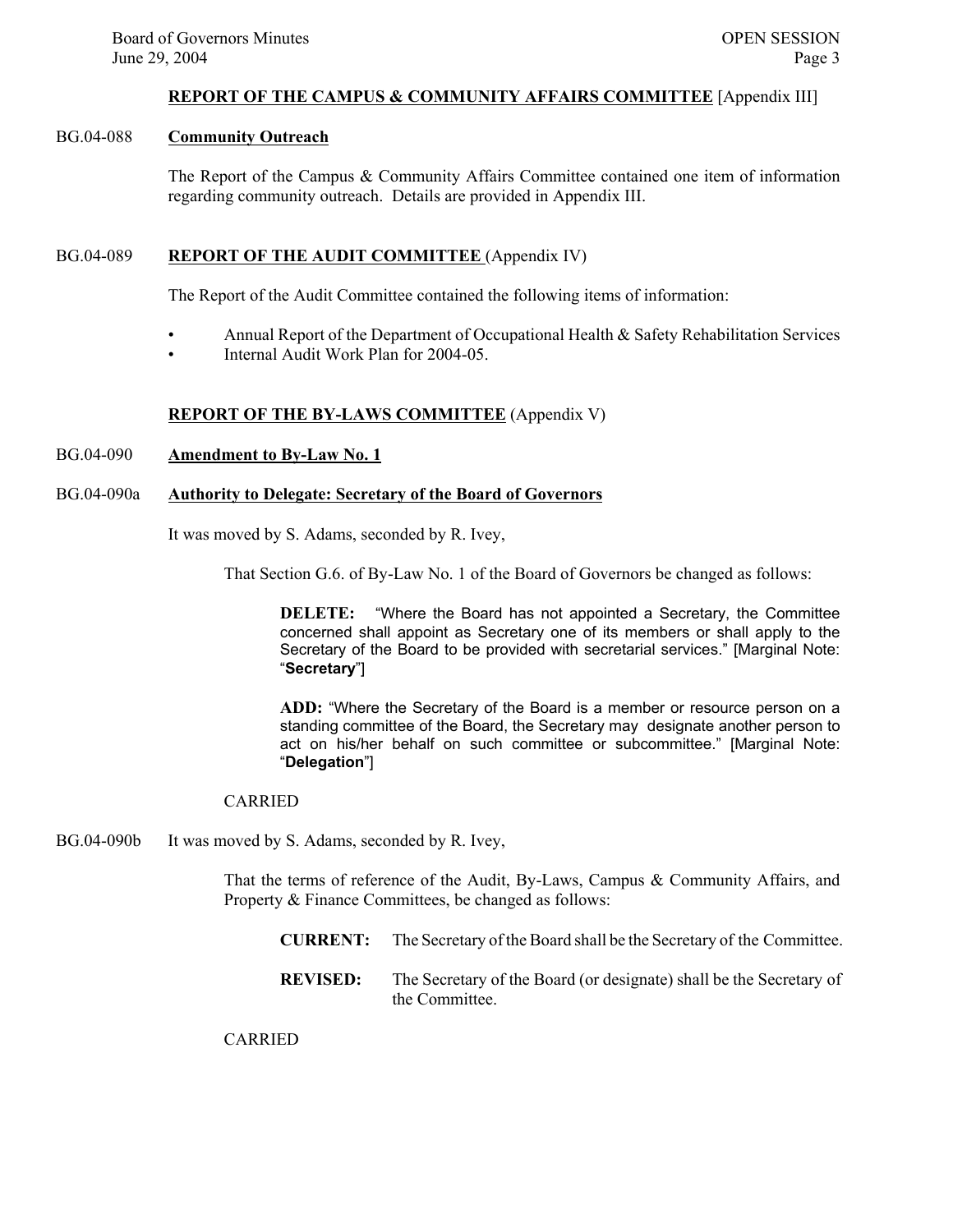Board of Governors Minutes **OPEN SESSION** June 29, 2004  $P$ age 4

#### BG.04-090c **Amendment Provision**

It was moved by S. Adams, seconded by R. Ivey,

That Section Q. **Amendment** of By-Law No. 1 be amended as shown below:

#### Q. **AMENDMENT**

- 1. Notice of any motion to enact, amend or repeal any By-Law of the Board shall be given at by mail, facsimile, or electronic mail at least 30 days prior to the meeting of the Board preceding the meeting at which the motion is to be presented.
- 2. A motion to enact, amend or repeal any By-Law of the Board shall not carry unless it receives the affirmative vote of at least 15 members of the Board.
- 3. Notwithstanding 1. and 2. above, the Board may, by special resolution, delegate authority to a committee of the Board to approve non-substantive amendments to the By-Laws.
	- (a) Non-substantive amendments require the affirmative vote of majority of those present at a duly constituted meeting of the Board or of a committee to which the Board delegates authority to approve such amendments.
	- (b) Amendments made by a committee on delegated authority of the Board will be reported to the Board at its next regular meeting.

#### CARRIED

#### BG.04-090d **Voting by Electronic Mail**

It was moved by S. Adams, seconded by R. Ivey,

That Section G.5.11 (under the heading "COMMITTEES") be amended as follows:

All questions at a meeting shall be decided by a majority of the votes of the members present. Each member of the committee present at a meeting, including the Chair, shall be entitled to one vote and any motion on which there is equality of votes shall be deemed to have been defeated. A resolution signed by all members of a committee shall have the same force and effect as if passed at a regularly constituted meeting. A resolution approved by electronic mail ballot permitted by the Chair of the committee and passed by a majority of the committee members shall have the same force and effect as if passed at a regularly constituted meeting.

#### CARRIED

#### BG.04-091 **Property & Finance Committee Terms of Reference**

It was moved by S. Adams, seconded by K. McQuillan,

That the Board of Governors approve the amended terms of reference of the Property & Finance Committee detailed in Appendix V, Annex 1.

CARRIED by Unanimous Consent

*[Note also the amendment approved in BG.04-090b above.]*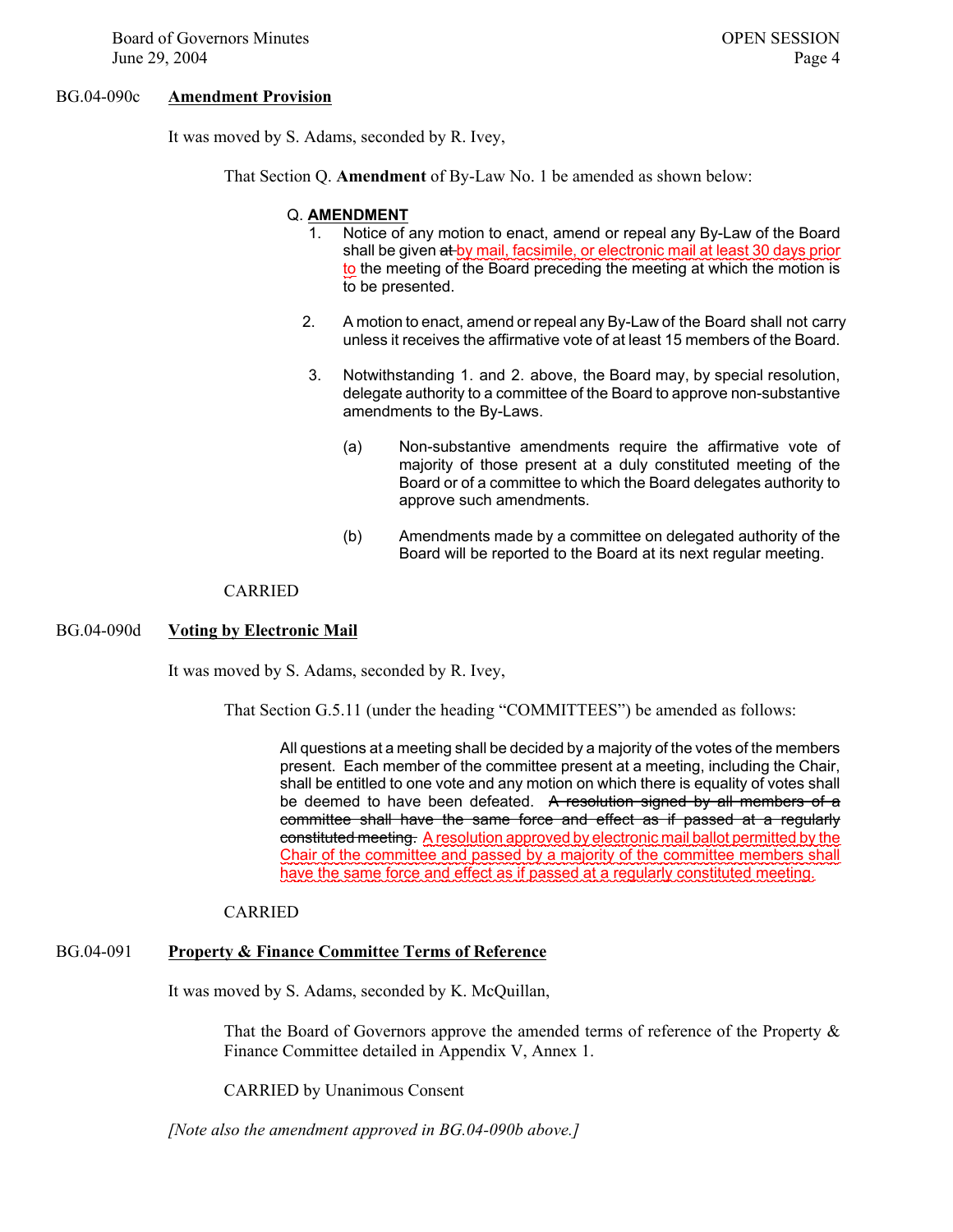#### **REPORT OF THE SENIOR OPERATIONS COMMITTEE** [Appendix VI]

# BG.04-092 **Selection Committee for Vice-President (Research)**

H. Vander Laan was elected to the Selection Committee for Vice-President (Research).

#### BG.04-093 **University Discipline Appeal Committee** (UDAC)

The Board elected the following to serve on the University Discipline Appeal Committee:

| Chair (reappointment, term to July 1, 2005)                        |
|--------------------------------------------------------------------|
| (faculty-Health Sciences, term to July 1, 2007)                    |
| (faculty-Science, reappointment, term to July 1, 2007)             |
| (faculty-Social Science, reappointment, term to July 1, 2007)      |
| (graduate student-Psychology, reappointment, term to July 1, 2005) |
| (graduate student-Library and Information Science, term to July 1, |
| 2005)                                                              |
| (graduate student-Medical Biophysics, term to July 1, 2005)        |
| (undergraduate student-Science, term to July 1, 2005)              |
| (undergraduate student-Social Science, term to July 1, 2005)       |
| (undergraduate student-Science, term to July 1, 2005)              |
| (undergraduate student-Arts, term to July 1, 2005)                 |
| (undergraduate student-Social Science, term to July 1, 2005)       |
|                                                                    |

#### BG.04-094 **Advisory Council on Western Engineering** (ACWE)

G. Francolini was reappointed to the Advisory Council on Western Engineering (ACWE) for a term ending June 30, 2008, as recommended by the ACWE.

#### BG.04-095 **Senior Operations Committee Information Items**

The Report of the Senior Operations Committee, Appendix VI, contained the following items of information:

- Joint Committee (Health Services Restructuring Commission)
- Executive Committee Alcohol Policy Review Committee

## BG.04-096 **ITEMS REFERRED BY SENATE** [Appendix VII]

Appendix VII, Items Referred by Senate, contained the following items for information:

- Annual Report on Promotion and Tenure Cases Considered under the Collective Agreement
- Academic Programs
- Appointments

## BG.04-097 **SELECTED CLIPPINGS**

•

The Board received for information selected media clippings about the University (Appendix VIII).